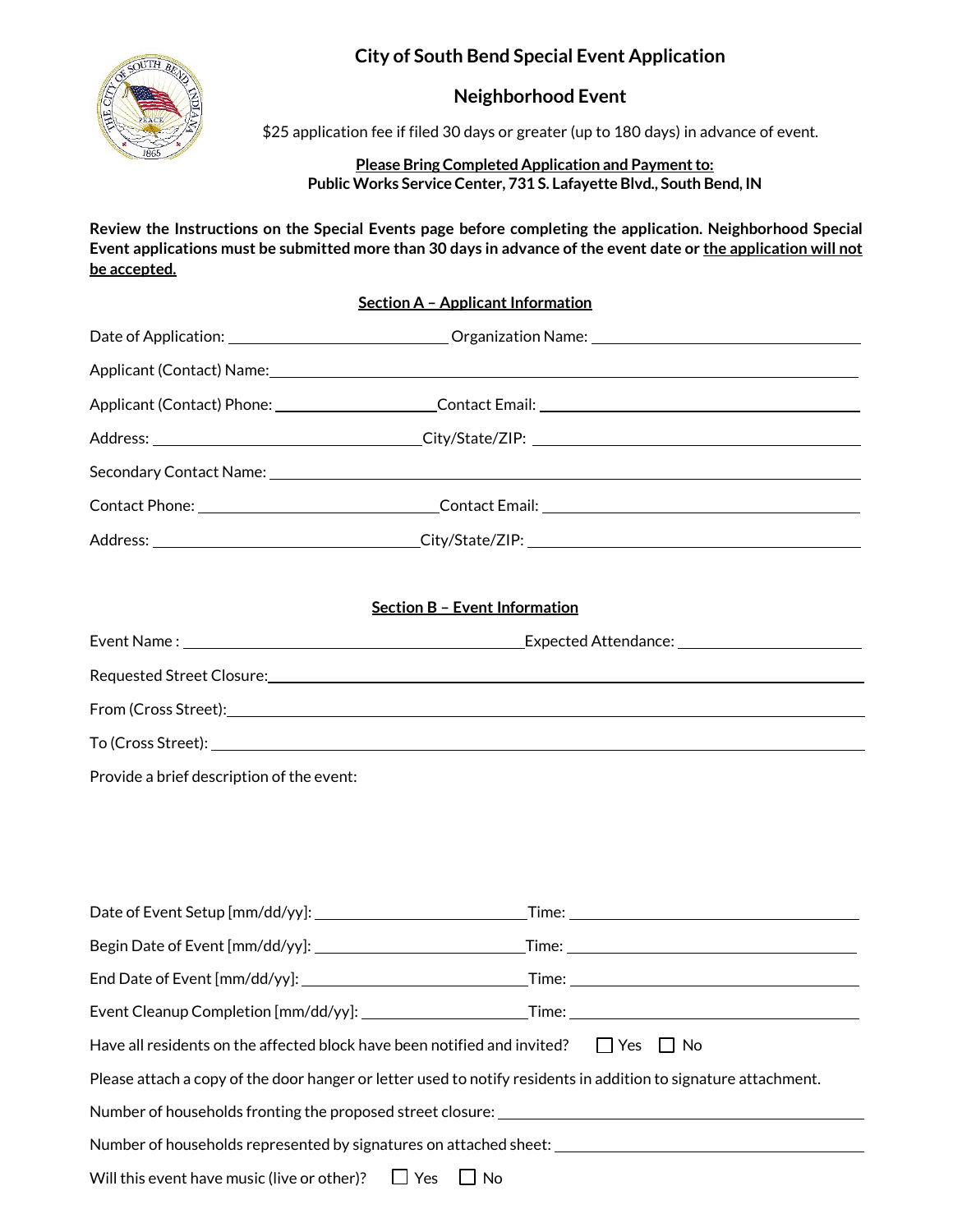#### **Section C – Alcohol**

Will alcohol be served or sold?  $\Box$  Yes  $\Box$  No

If Yes:

- $\circ$  The applicant must apply for and receive a temporary liquor license from the Alcohol & Tobacco Commission.
	- o Application cannot be processed without a copy of this license.
- o A refundable \$400.00 deposit paid by card or check (made to City of South Bend) must be submitted with application.
	- o Application cannot be processed without deposit.
	- $\circ$  Deposit will be returned upon inspection of event area by the Board of Public Works.
- $\circ$  The applicant must submit a map or drawing of:
	- o Fencing around serving area
	- o Trash receptacles
- $\circ$  Events that will have alcohol sales must provide security. If your event will be hiring a security company, please provide its contact information in sub-section (a) below. Otherwise, please list the names, phone numbers, and qualifications (e.g. Off-duty police officer, professional security guard, or event applicant) of three (3) security guards in the fields provided in sub-section (b).

(a) Security Company Information

| (b) Independent Security Information |                                                                                                                      |  |  |
|--------------------------------------|----------------------------------------------------------------------------------------------------------------------|--|--|
|                                      |                                                                                                                      |  |  |
|                                      |                                                                                                                      |  |  |
|                                      | <u> 1989 - Andrea Santa Andrea Santa Andrea Santa Andrea Santa Andrea Santa Andrea Santa Andrea Santa Andrea San</u> |  |  |
|                                      |                                                                                                                      |  |  |
|                                      | <u> 1989 - Andrea Santa Andrea Andrea Andrea Andrea Andrea Andrea Andrea Andrea Andrea Andrea Andrea Andrea Andr</u> |  |  |
|                                      |                                                                                                                      |  |  |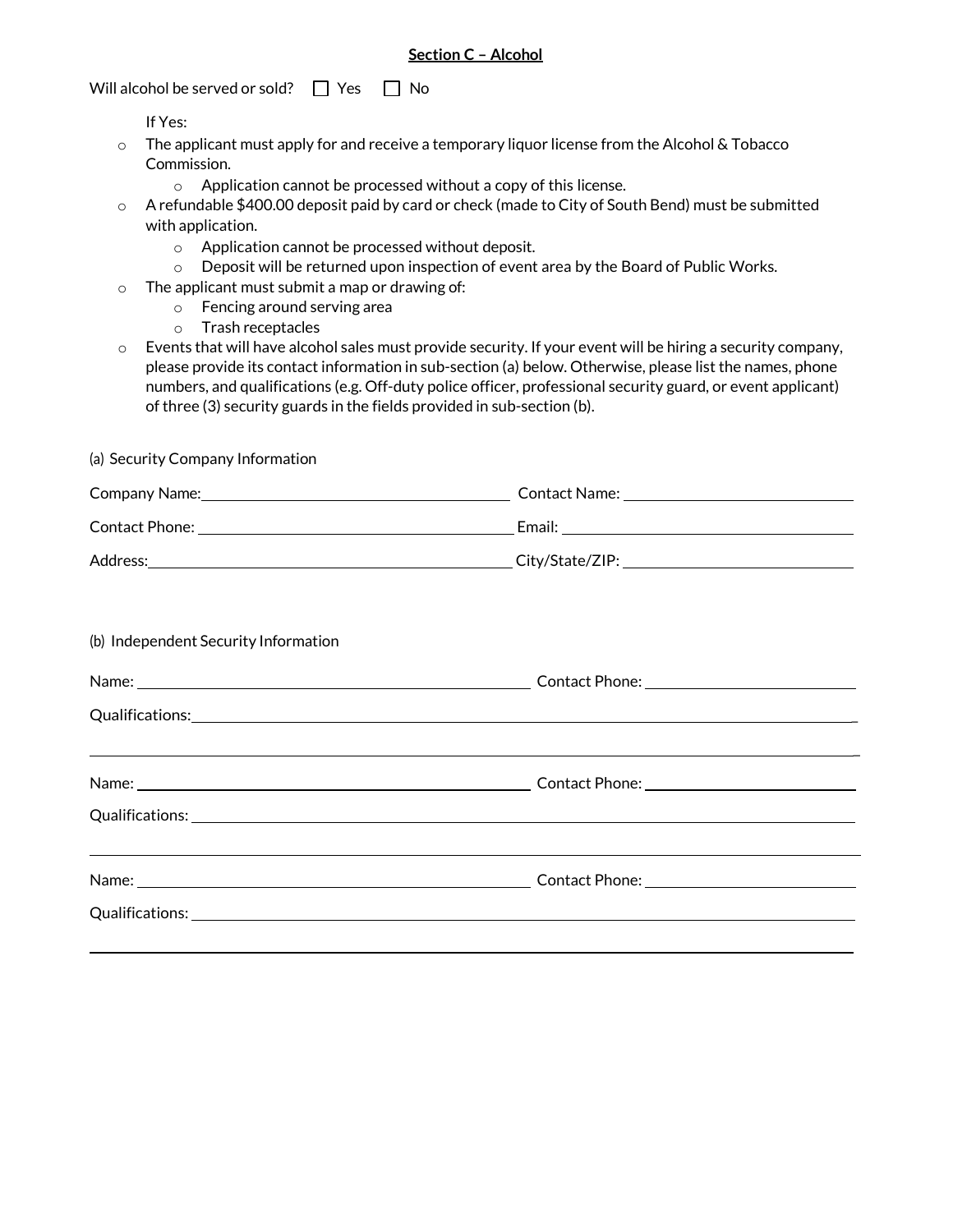## **Section D – Food**

Will your event have food sales (food vendors, caterers, food trucks, etc.)?  $\Box$  Yes  $\Box$  No

- $\circ$  If yes, the event coordinator must apply for and receive a St Joseph County Health Department Temporary Event Permit.
- $\circ$  Vendor(s) must also apply for and receive a St. Joseph County Health permit. Health Permits must be filed with the county 30 days prior to the proposed event. Each vendor must obtain necessary permits to serve on-site and display these permits at the event.
- o All applications and guidelines can be found on the St. Joseph County Health Department Food Service website at sichd.org/food-service.

| Please select food types: $\Box$ Food Vendor $\Box$ Caterer $\Box$ Food Truck $\Box$ Other: |  |  |  |  |  |
|---------------------------------------------------------------------------------------------|--|--|--|--|--|
|---------------------------------------------------------------------------------------------|--|--|--|--|--|

If a Food Truck, please list company name(s):

Please describe how food will be cooked and served: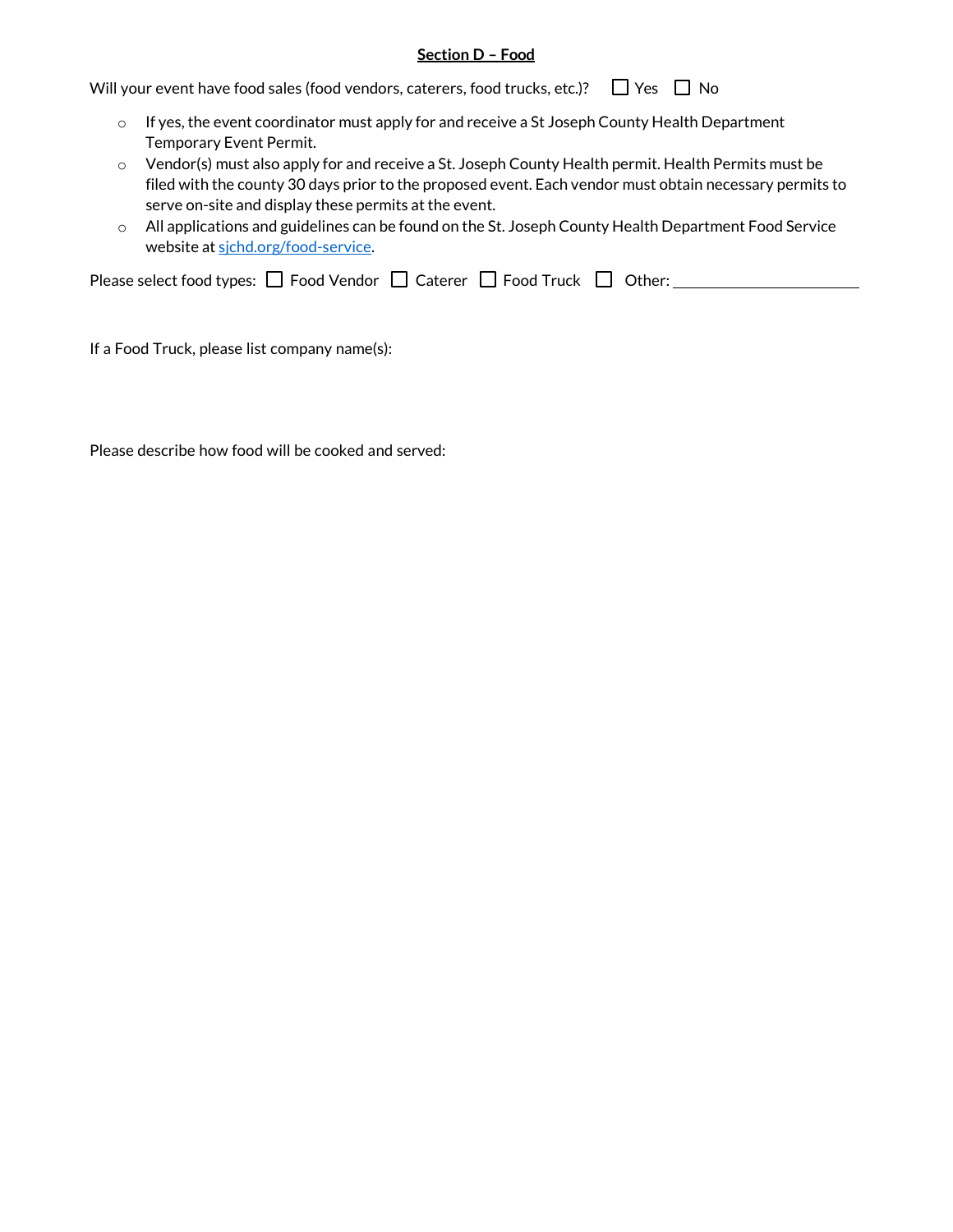## **Section E – Indemnity & Hold Harmless Agreement**

**City of South Bend Special Events Committee**

**Indemnity & Hold Harmless Agreement**

| Event Location (Please describe): |  |
|-----------------------------------|--|
|                                   |  |
|                                   |  |
|                                   |  |

APPLICANT agrees to indemnify, defend and hold harmless the Civil City of South Bend, Indiana, from any liability, loss, costs, damages or expenses, including attorney fees, which the Civil City of South Bend, may suffer or incur as a result of any claims or actions which may be made against the City, its agents, employees, or subdivisions by any person, including a participant in the activity, arising out of the approval of this request by the Civil City of South Bend, Indiana, through the Board of Public Works, to close a portion of the public right-ofway for the event described above, or for any harm or damage alleged to have occurred because of the holding of the special event. The undersigned certifies that he/she is authorized to bind the APPLICANT to these terms.

Signed on this Date:

Authorized Organizer Signature

Printed Name and Title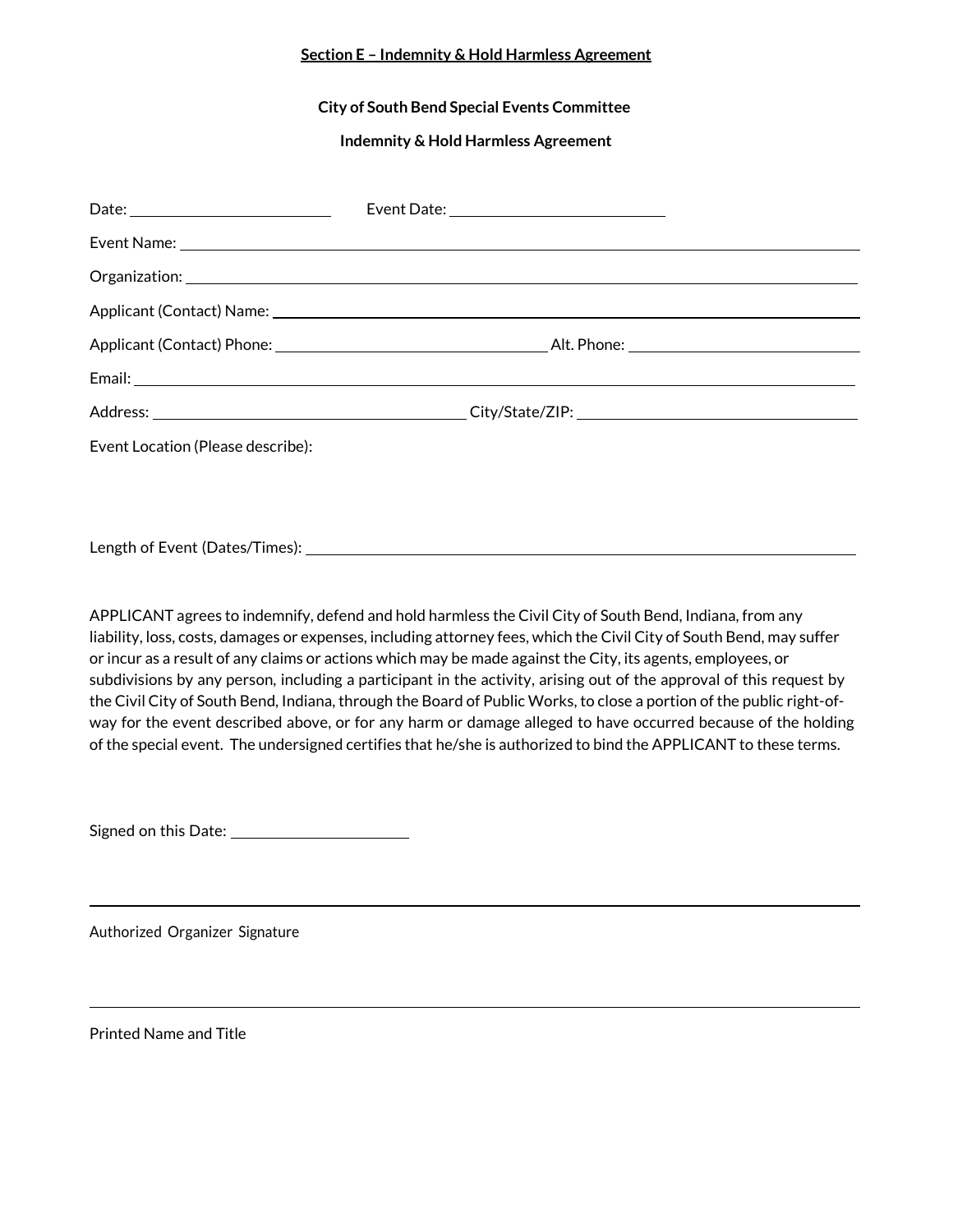## **Section F – Permit & Agreement**

- 1. Pursuant to Local Ordinance No. 10628-18, there is a \$25.00 non-refundable fee for applications filed 30 days or greater in advance of the event date. Applications filed less than 30 days in advance of the event date will not be accepted.
- 2. All residents within the affected area must be notified of this event. The APPLICANT must obtain signatures from at least 10 residents that reside along the closed right-of-way and make an attempt to notify all other affected residents. **APPLICANTS must include a copy of a brochure or letter of invitation distributed to all affected neighbors describing the event purpose, date, and time**.
- 3. The APPLICANT is responsible, prior to the event, for determining if there are any affected residents that need assistance accessing their residence. **The APPLICANT is responsible for providing said resident(s) access or transportation to their property.**
- 4. The cones will be delivered to the APPLICANT's address. The APPLICANT assumes full responsibility for clean-up and assures the City that all cones will be maintained and returned undamaged. The APPLICANT will be liable for the replacement cost of \$50.00 per cone as a result of any missing or damaged cones.
- 5. Block parties must end by 8:00 p.m.
- 6. A street will be blocked off from intersection to intersection only. No half-blocks or alleys can be blocked off.
- 7. The Special Events Committee reserves the right to deny any block party application based on traffic and speed limit records. No street may be closed with a speed limit over 30 MPH or considered to be a major arterial.
- 8. The Special Events Committee reserves the right to deny any block party application based on information gathered from the South Bend Police Department or other sources.
- 9. The APPLICANT agrees to allow residents that live on the above-referenced block access in and out of the restricted area as needed.
- 10. The APPLICANT agrees to abide by all terms and conditions of the South Bend Municipal Code and Board of Public Works' policy adopted in Resolution No. 10628-18 on December, 11, 2018.
- 11. Notification of approval/denial of this request will be issued by return of this form, upon signed authorization by the Board of Public Works.
- 12. **The City of South Bend Noise Ordinance is in effect at all hours. Between the hours of 11:00 p.m. and 7:00 a.m. certain noises are particularly prohibited. These include operating stereos, speakers, musical instruments, and other sound reproduction devices if audible fifty (50) feet away, as well as shouting, yelling, hooting, whistling, or singing in the streets in a manner to disturb the peace (Municipal Code 13-57).**